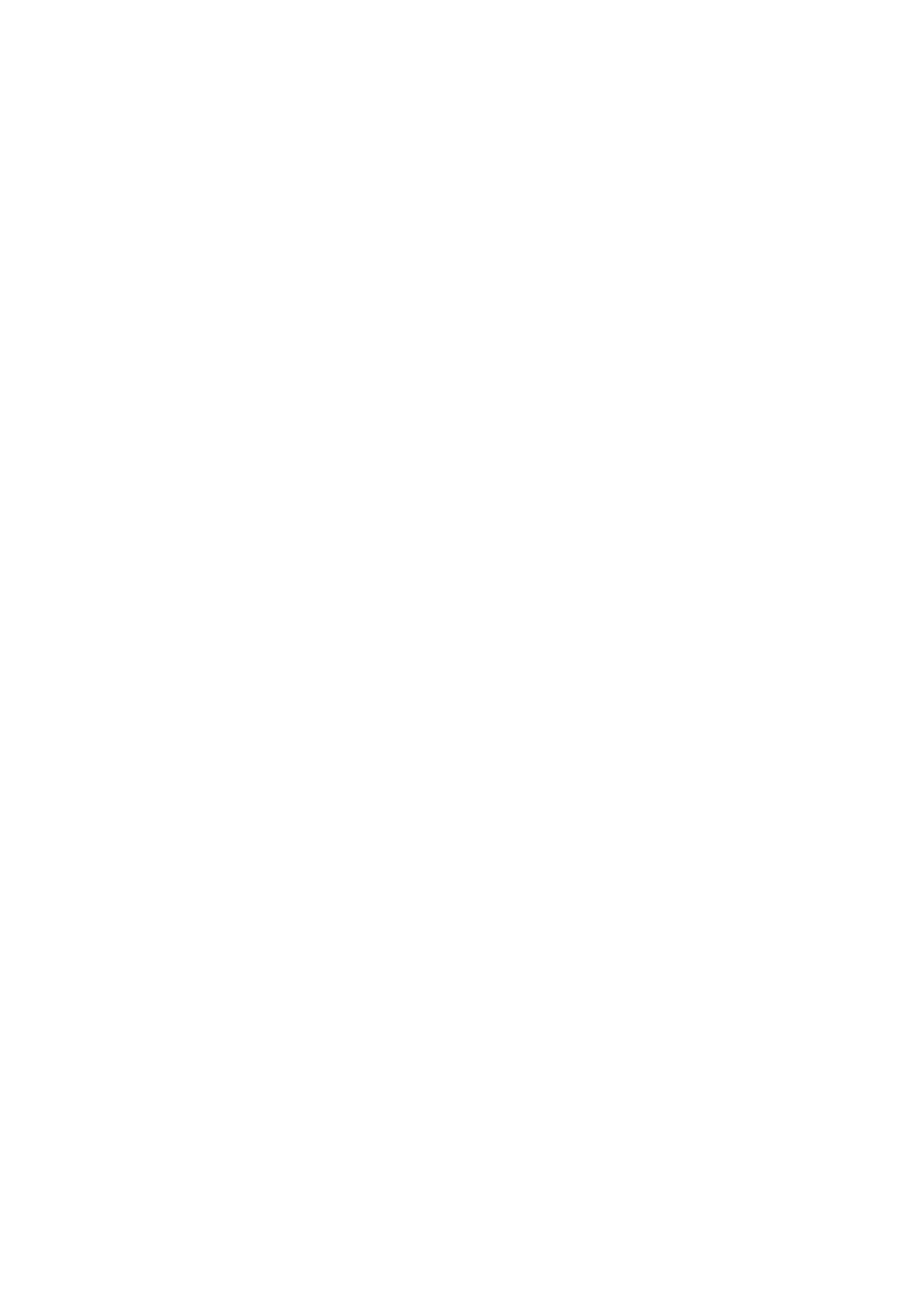| 'My father dear he is not near; he seeks the Spanish Main;<br>He prays thee give me shelter here till he return again!'—                                                                                                                                                            |    |
|-------------------------------------------------------------------------------------------------------------------------------------------------------------------------------------------------------------------------------------------------------------------------------------|----|
| "Now, welcome! welcome! dearest Niece; come lay thy mantle by!"<br>The Canon kiss'd her ruby $lip$ — he had a merry eye, —<br>But Nelly Cook askew did look, — it came into her mind<br>They were a little less than 'kin,' and rather more than 'kind.'                            | 55 |
| "Three weeks are gone and over — full three weeks and a day,<br>Yet still within the Canon's house doth dwell that Lady gay;<br>On capons fine they daily dine, rich cates and sauces rare,<br>And they quaff good store of Bordeaux wine, $\sim$ so dainty is their fare.          | 60 |
| "And fine upon the virginals is that gay Lady's touch,<br>And sweet her voice unto the lute, you'll scarce hear any such.<br>But is it 'O Sanctissima!' she sings in dulcet tone?<br>Or 'Angels ever bright and fair'? — Ah, no! — it's 'Bobbing Joan!'                             |    |
| "The Canon's house is lofty and spacious to the view;<br>The Canon's cell is ordered well — yet Nelly looks askew;<br>The Lady's bower is in the tower, $-$ yet Nelly shakes her head $-$<br>She hides the poker and the tongs in that gay Lady's bed!                              | 65 |
| "Six weeks were gone and over - full six weeks and a day,<br>Yet in that bed the poker and the tongs unheeded lay!<br>From which, I fear, it's pretty clear that Lady rest had none.<br>Or, if she slept in any bed $-$ it was not in her own.                                      | 70 |
| "But where that Lady pass'd her night, I may not well divine,<br>Perhaps in pious orisons at good St. Thomas' Shrine,<br>And for her father far away breathed tender vows and true —<br>It may be so — I cannot say — but Nelly look'd askew.                                       | 75 |
| "And still at night, by fair moonlight, when all were lock'd in sleep,<br>She'd listen at the Canon's door, $-$ she'd through the keyhole peep $-$<br>I know not what she heard or saw, but fury fill'd her eye —<br>She bought some nasty Doctor's stuff, and she put it in a pie! | 80 |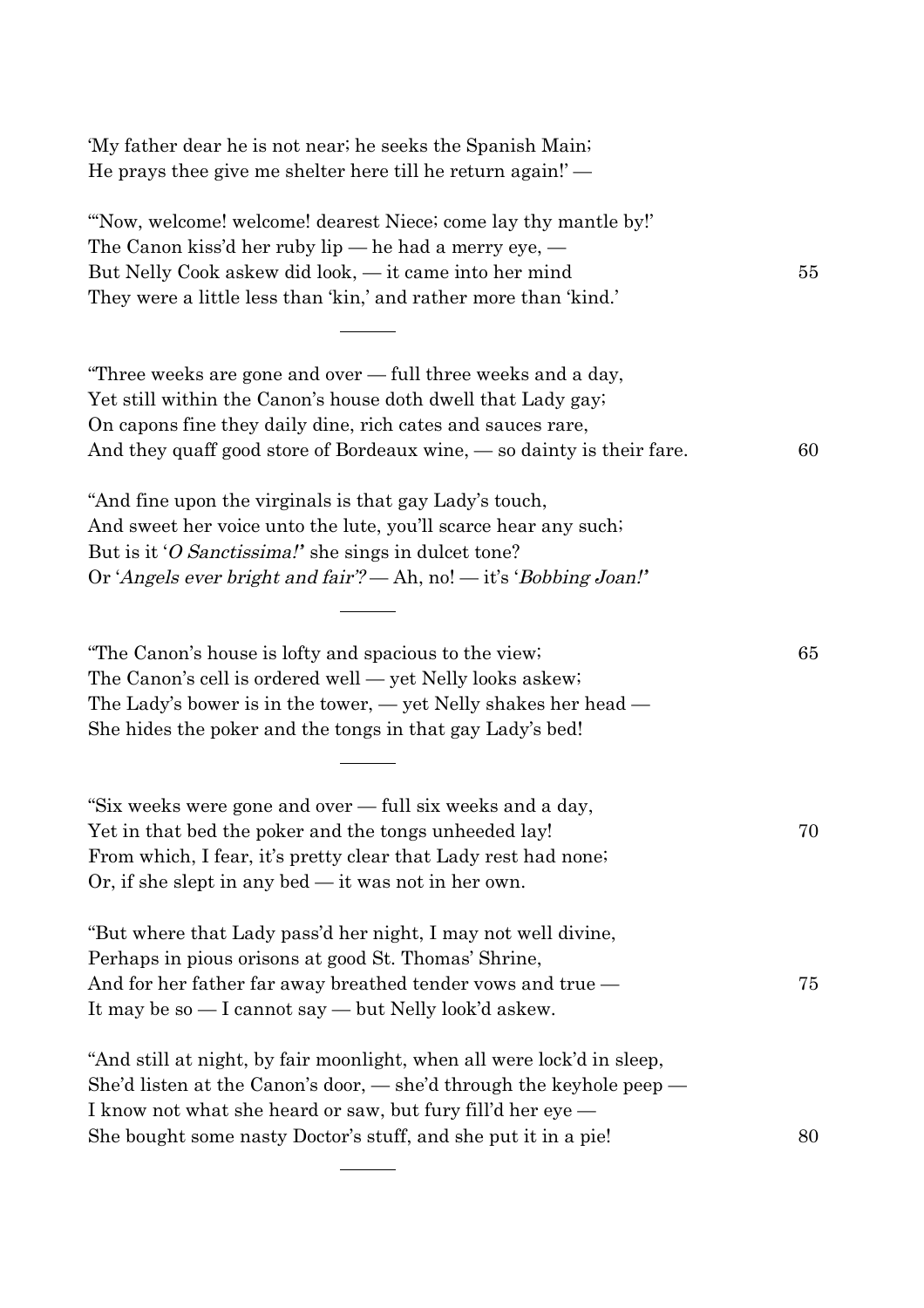| "It was a glorious summer's eve — with beams of rosy red<br>The Sun went down - all Nature smiled - but Nelly shook her head.<br>Full softly to the balmy breeze rang out the Vesper bell —<br>Upon the Canon's startled ear it sounded like a knell!                                                                                                                                                                                                                                                                                                                                              |            |
|----------------------------------------------------------------------------------------------------------------------------------------------------------------------------------------------------------------------------------------------------------------------------------------------------------------------------------------------------------------------------------------------------------------------------------------------------------------------------------------------------------------------------------------------------------------------------------------------------|------------|
| "Now here's to thee, mine Uncle! a health I drink to thee!"<br>Now pledge me back in Sherris sack, or a cup of Malvoisie!' -<br>The Canon sigh'd — but, rousing, cried, T answer to thy call,<br>And a Warden-pie's a dainty dish to mortify withal!"                                                                                                                                                                                                                                                                                                                                              | 85         |
| "Tis early dawn — the matin chime rings out for morning $\frac{\text{pr} - \text{pr} - \text{pr}}{\text{pr} - \text{pr} - \text{pr} - \text{pr} - \text{pr} - \text{pr} - \text{pr} - \text{pr} - \text{pr} - \text{pr} - \text{pr} - \text{pr} - \text{pr} - \text{pr} - \text{pr} - \text{pr} - \text{pr} - \text{pr} - \text{pr} - \text{pr} - \text{pr} - \text{pr} - \text{pr} - \text{pr} - \$<br>And Prior and Friar is in his stall — the Canon is not there!<br>Nor in the small Refect'ry hall, nor cloister'd walk is he $-$<br>All wonder — and the Sacristan says, 'Lauk-a-daisy-me!' | 90         |
| "They've search'd the aisles and Baptistery — they've search'd above — around —                                                                                                                                                                                                                                                                                                                                                                                                                                                                                                                    |            |
| The 'Sermon House' — the 'Audit Room' — the Canon is not found.                                                                                                                                                                                                                                                                                                                                                                                                                                                                                                                                    |            |
| They only find that pretty Cook concocting a ragout,<br>They ask her where her master is - but Nelly looks askew.                                                                                                                                                                                                                                                                                                                                                                                                                                                                                  | 95         |
| "They call for crow-bars — 'jemmies' is the modern name they bear —<br>They burst through lock, and bolt, and bar — but what a sight is there! —<br>The Canon's head lies on the bed — his Niece lies on the floor! —<br>They are as dead as any nail that is in any door!                                                                                                                                                                                                                                                                                                                         | 100        |
| "The livid spot is on his breast, the spot is on his back!"<br>His portly form, no longer warm with life, is swoln and black! —<br>The livid spot is on her cheek, $-$ it's on her neck of snow,<br>And the Prior sighs, and sadly cries, 'Well - here's a pretty Go!'                                                                                                                                                                                                                                                                                                                             |            |
| "All at the silent hour of night a bell is heard to toll,<br>A knell is rung, a <i>requiem</i> 's sung as for a sinful soul,<br>And there's a grave within the Nave; it's dark, and deep, and wide,<br>And they bury there a Lady fair, and a Canon by her side!                                                                                                                                                                                                                                                                                                                                   | <b>105</b> |
| "An Uncle — so 'tis whisper'd now throughout the sacred fane, $-$<br>And a Niece — who's father's far away upon the Spanish Main —<br>The Sacristan, he says no word that indicates a doubt,<br>But he puts his thumb unto his nose, and he spreads his fingers out!                                                                                                                                                                                                                                                                                                                               | 110        |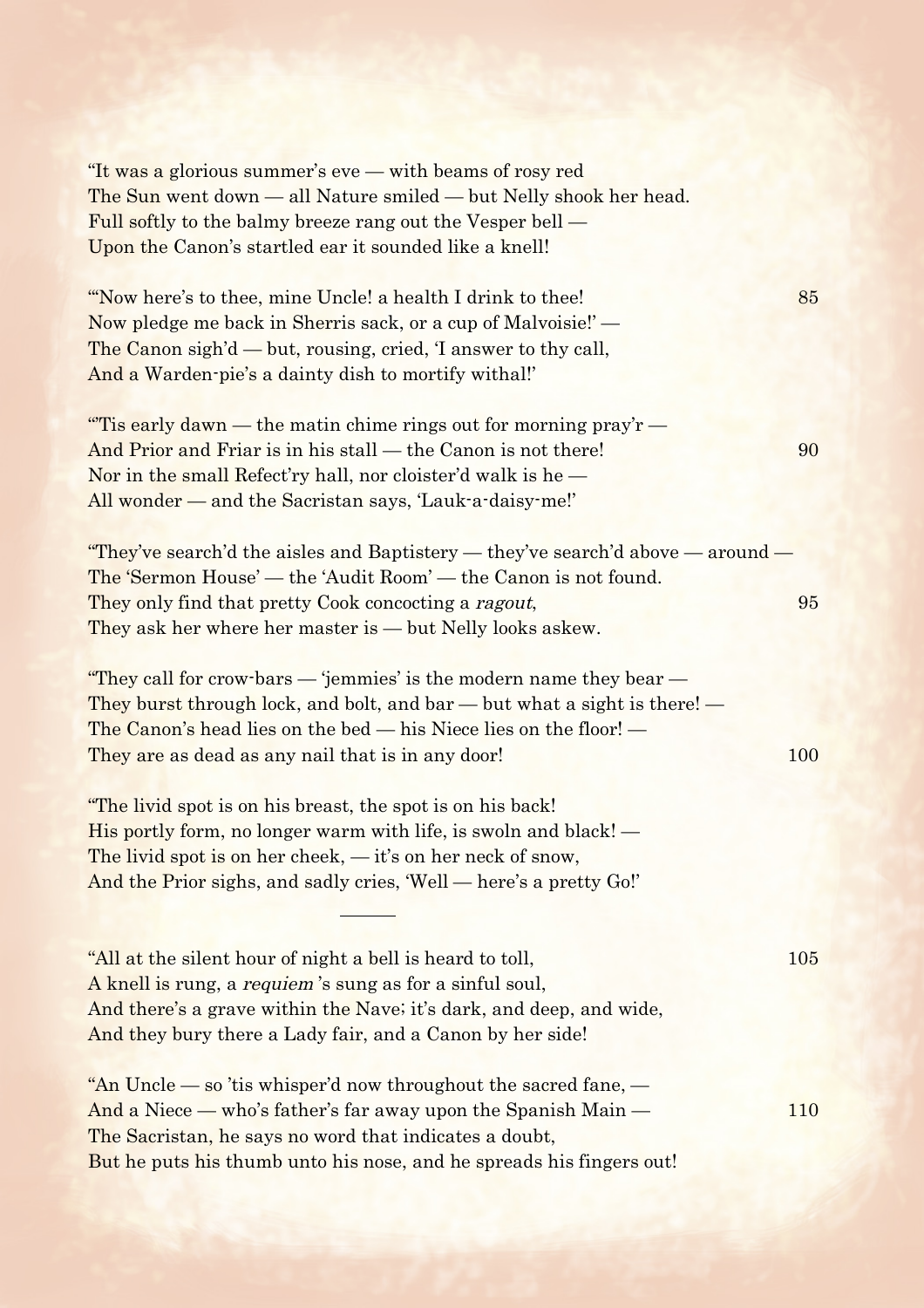"And where doth tarry Nelly Cook, that staid and comely lass? Ay, where? — for ne'er from forth that door was Nelly known to pass. Her coif and gown of russet brown were lost unto the view, 115 And if you mentioned Nelly's name — the monks all looked askew!

"There is a heavy paving-stone fast by the Canon's door, Of granite gray, and it may weigh some half a ton or more, And it is laid deep in the shade within that Entry dark, Where sun or moonbeam never play'd, or e'en one starry spark. 120

"That heavy granite stone was moved that night, 'twas darkly said, And the mortar round its sides next morn seem'd fresh and newly laid, But what within the narrow vault beneath that stone doth lie, Or if that there be vault or  $no - I$  cannot tell  $- not I!$ 

"But I've been told that moan and groan, and fearful wail and shriek 125 Came from beneath that paving-stone for nearly half a week — For three long days and three long nights came forth those sounds of fear; Then all was o'er — they nevermore fell on the listening ear.

"A hundred years have gone and past since last Nell Cook was seen, When worn by use, that stone got loose, and they went and told the Dean. — 130 Says the Dean, says he, 'My Masons three! now haste and fix it tight'; And the Masons three peep'd down to see, and they saw a fearsome sight.

"Beneath that heavy paving-stone a shocking hole they found — It was not more than twelve feet deep, and barely twelve feet round; — A fleshless, sapless skeleton lay in that horrid well! 135 But who the deuce 'twas put it there those Masons could not tell.

"And near this fleshless skeleton a pitcher small did lie, And a mouldy piece of 'kissing-crust,' as from a Warden-pie! And Dr. Jones declared the bones were female bones and, 'Zooks! I should not be surprised,' said he, 'if these were Nelly Cook's!' 140

"It was in good Dean Bargrave's days, if I remember right, Those fleshless bones beneath the stones these Masons brought to light; And you may well in the 'Dean's Chapelle' Dean Bargrave's portrait view,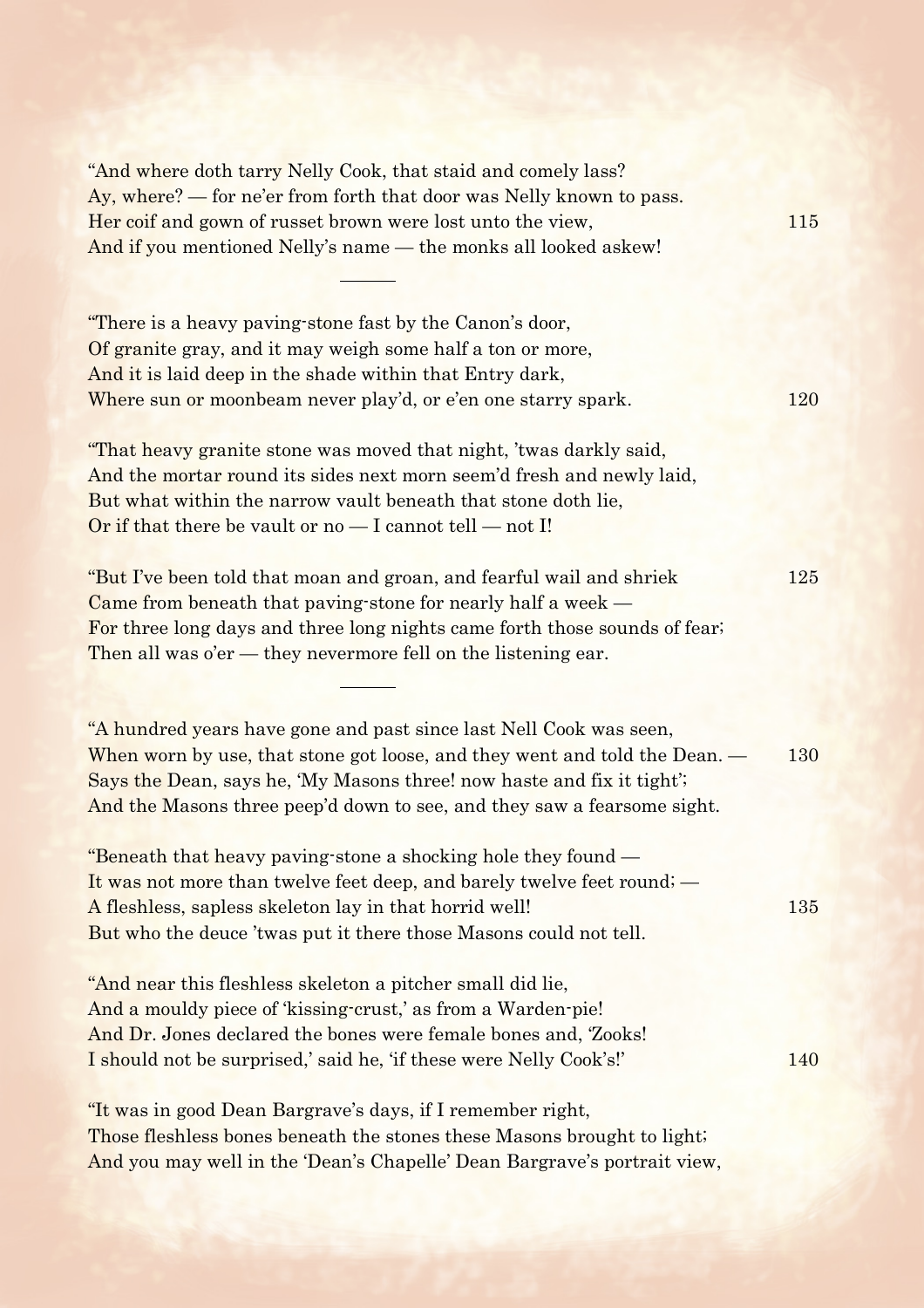| 'Who died one night,' says old Tom Wright, 'in sixteen forty-two!'                                                                                                                                                                                                                      |     |
|-----------------------------------------------------------------------------------------------------------------------------------------------------------------------------------------------------------------------------------------------------------------------------------------|-----|
| "And so two hundred years have passed since that these Masons three,<br>With curious looks, did set Nell Cook's unquiet spirit free;<br>That granite stone had kept her down till then $-$ so some suppose, $-$<br>Some spread their fingers out, and put their thumbs unto their nose. | 145 |
| "But one thing's clear — that all the year, on every Friday night<br>Throughout that Entry dark doth roam Nell Cook's unquiet Sprite:<br>On Friday was that Warden-pie all by that Canon tried;<br>On Friday died he, and that tidy Lady by his side!                                   | 150 |
| "And though two hundred years have flown, Nell Cook doth still pursue<br>Her weary walk, and they who cross her path the deed may rue.<br>Her fatal breath is fell as death! the Simoom's blast is not<br>More dire $-$ (a wind in Africa that blows uncommon hot).                     | 155 |
| "But all unlike the Simoom's blast, her breath is deadly cold,<br>Delivering quivering, shivering shocks unto both young and old,<br>And whoso in that Entry dark doth feel that fatal breath,<br>He ever dies within the year some dire untimely death!                                | 160 |
| "No matter who — no matter what condition, age, or sex,<br>But some 'get shot,' and some 'get drown'd,' and some 'get' broken necks;<br>Some 'get run over' by a coach; — and one beyond the seas<br>'Got' scraped to death with oyster-shells among the Caribbees!                     |     |
| "Those Masons three, who set her free, fell first! - it is averred<br>That two were hang'd on Tyburn tree for murdering of the third:<br>Charles Storey, too, his friend who slew, had ne'er, if truth they tell,<br>Been gibbeted on Chatham Down, had they not met with Nell!         | 165 |
| "Then send me not, mine Uncle dear, oh! send me not, I pray,<br>Back through that Entry dark to night, but round some other way!<br>I will not be a truant boy, but good, and mind my book,<br>For Heaven forfend that ever I foregather with Nell Cook!"                               | 170 |
| The class was call'd at morning tide, and Master Tom was there.<br>He looked askew, and did eschew both stool, and bench, and chair.<br>He did not talk, he did not walk, the tear was in his eye, $-$                                                                                  | 175 |